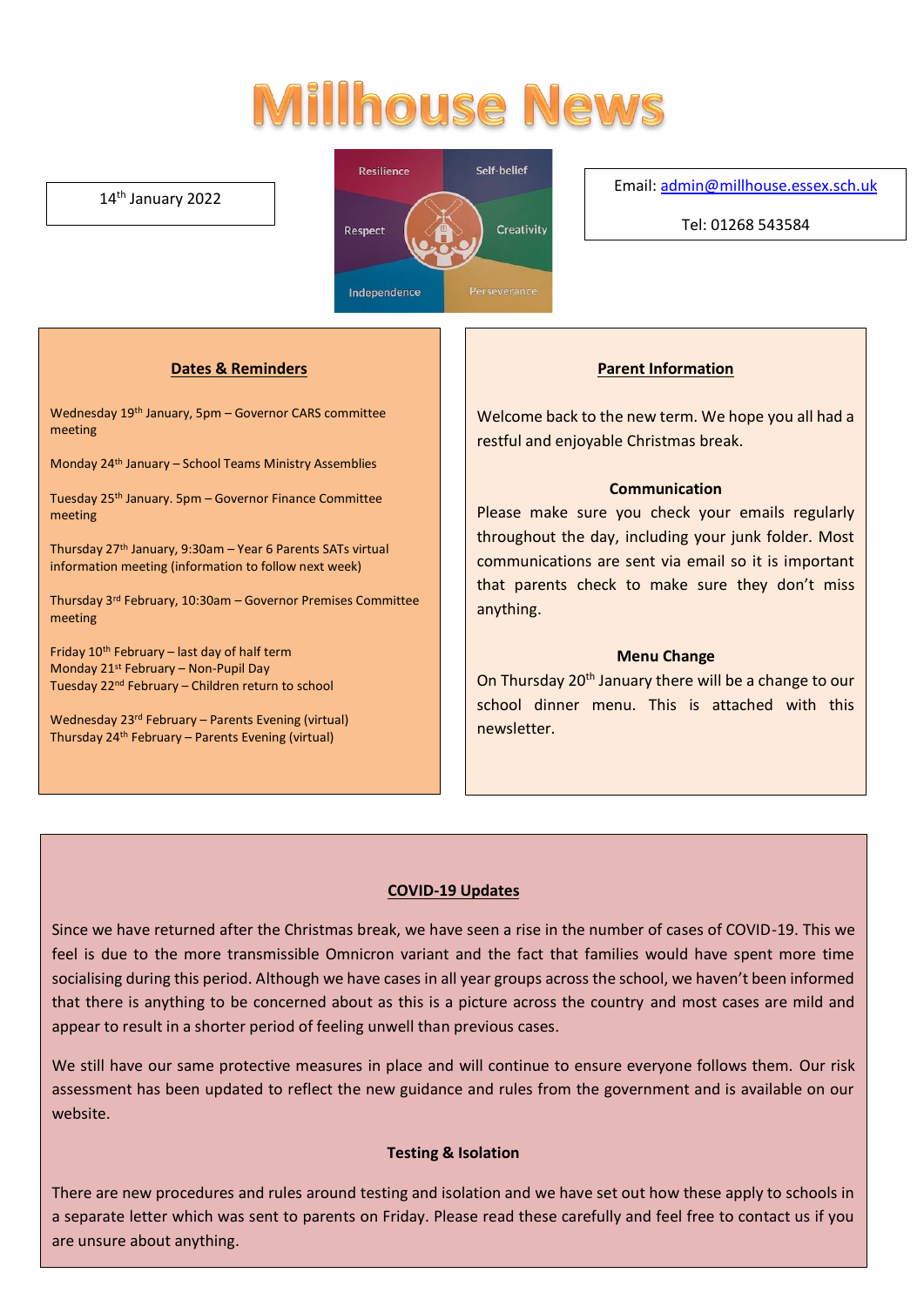# **To ensure all members of our school community have access to support with, and learn how to manage, their mental and physical wellbeing.**

# Wellbeing & Support

As part of our ongoing commitment to looking after our children's wellbeing and mental health and we are pleased to say we are now able to offer a counselling service and therapeutic interventions for the children. These sessions will be delivered by Ms Slade who is a trained counsellor, working with both children and adults.

Many of our children already know Ms Slade, who is part of our pastoral team and has been working with children, staff and parents to support children's behaviour, wellbeing and attendance in school for a number of years now.

Parents and staff can make referrals for a child to receive counselling (although parental consent is required) and there is a separate referral process and form in place that must be completed. This is will be available on our website, in the wellbeing section.

# **To increase access to and improve provision of reading for all children**

# **Reading**

We thought we would share with you some of the things we have done over the past 12 months to help improve children's reading across the school.

- Reviewed our Phonics teaching and purchased a subscription to Bug Club Phonics so that children in Reception, Year 1 and Year2 can access phonics support and resources at home and in school.
- Raised the expectations of what reading areas in classrooms should look like and how they are used.
- Ensured children have a reading lesson every day on top of their English / Literacy lessons. These include, reading comprehension (understanding), reading fluency (accuracy and speed) and reading practice sessions.
- Identified children who have some difficulty with reading and ensure taught sessions are adapted for them as well as putting in place intervention groups or programmes for these children.
- Replaced old or damaged books as well as increasing the number of books in school for the children to read (both reading scheme and 'free reader' books) as well as making sure every child received a book from Father Christmas. We have spent approximately £23,000 on books since January last year!

As parents, you can support your child's reading development by making sure they read regularly at home both independently and to an adult. The more a child reads, the better they get and the more able they are to access all other areas of learning. Children who find reading difficult are likely to find many other areas of the curriculum difficult as they can't access what they need to do.